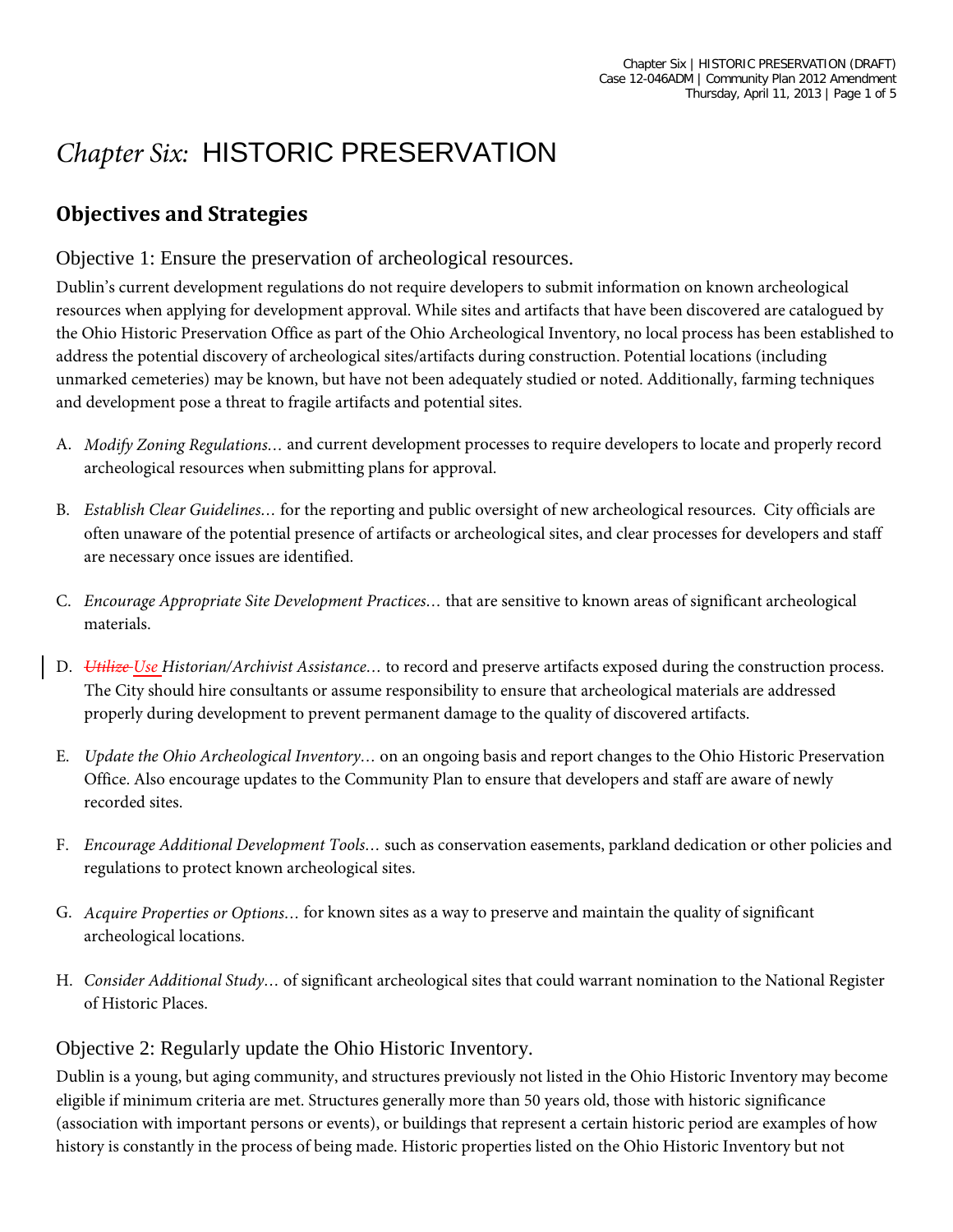protected by local architectural review are constantly being altered and/or demolished. It is the responsibility of the City and the Dublin Architectural Review Board as a Certified Local Government to ensure that up-to-date records are kept and made available to the public.

- *A. Conduct Periodic Inventory Updates…* to the Ohio Historic Inventory to identify newly qualifying structures, alterations to existing buildings or demolitions of recorded structures.
- B. *Establish Clear Policy Direction…* for how newly qualifying structures should be addressed. In particular, clear guidelines should be created for postwar ranches and other period structures that may now be eligible.
- C. *Ensure Ongoing Submissions…* of new property recommendations to the Architectural Review Board (and ultimately City Council) for inclusion as part of the Architectural Review District. Modify the Dublin Zoning Code to reflect those structures that warrant protection under the City's preservation ordinance to guarantee that the properties are protected.

Objective 3: Protect historic resources in outlying areas in and beyond Dublin's corporate boundaries. Historic resources outside the City of Dublin are not offered the same degree of oversight or protection as structures within Dublin's corporate boundaries. Current provisions of the *Ohio Revised Code* do not provide townships with the legal abilities or rights to regulate historic resources in the same way as municipalities. As development continues westward into outlying areas, historic farmsteads are being razed to make way for development. The *Historic Dublin Design Guidelines* also do not address rural resources and outlying farmsteads, and the *Dublin Zoning Code* does not adequately protect outlying farmsteads within the City.

- A. *Evaluate Annexation and Development Processes…* to determine how historic resources can be better evaluated and saved. Consider incentives as part of the zoning/development process for property owners who protect historic structures prior to annexation to meet Dublin's objectives of preserving valuable historic structures.
- B. *Work with Counties and Townships…* to develop joint policies that will better address the preservation of historic structures and farmsteads that are important components of rural character and architectural history.
- C. *Utilize Use Lobbying Efforts…* to promote changes to the Ohio Revised Code that will grant townships the ability to provide preservation oversight comparable to municipal programs administered by the Ohio Historic Preservation Office.
- D. *Revise Historic District Guidelines…* to provide better guidance for the preservation of historic farmsteads and for integrating historic farmsteads into new development.
- E. *Amend the Zoning Code…* to protect more outlying farmsteads and agricultural outbuildings from demolition.

Objective 4: Ensure the preservation of historic architectural resources and the general improvement and maintenance of structures within Historic Dublin and outlying historic sites in accordance with the Secretary of the Interior's Standards and the *Historic Dublin Design Guidelines*.

Many valued structures are in disrepair and may eventually have to be removed due to safety concerns. Insufficient property maintenance and upkeep within the District may jeopardize the value and integrity of Historic Dublin. The District has also been hampered by suburban zoning standards that restrict historically compatible development. The need for multiple variances to accomplish simple projects makes approval processes uncertain, confusing and time-consuming.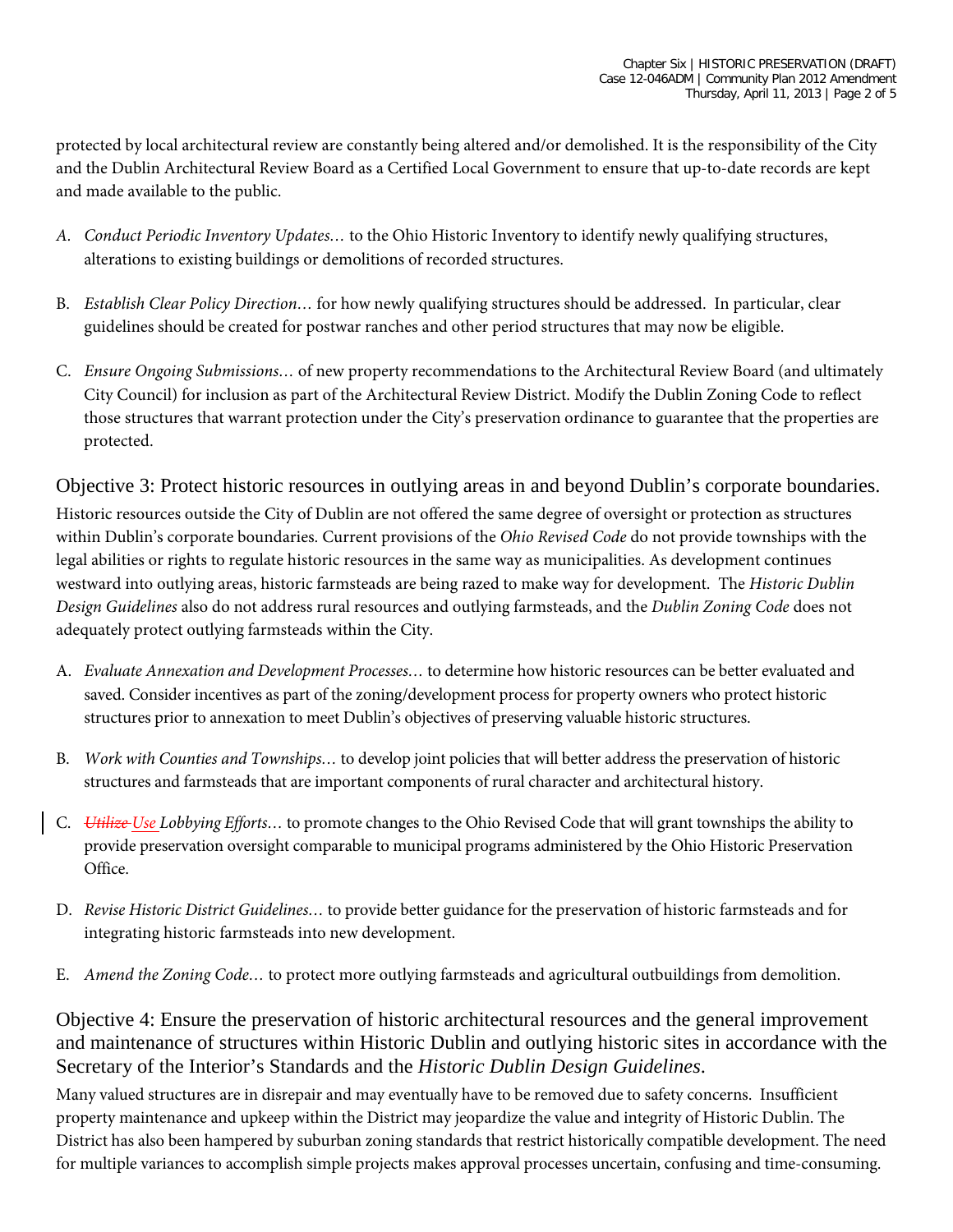- A. *Emphasize Enforcement Measures…* of the Zoning Code and Building Code within Historic Dublin on a regular basis, particularly with National Register properties, to prevent deterioration of structures from neglect.
- B. *Encourage Better Self-Policing…* of properties by tenants and owners within Historic Dublin. Better self-identity and pride in the District's appearance is needed to show a desire for positive change.
- C. *Encourage Direct Ownership and Operation…* of commercial properties so that there are greater personal consequences in the daily appearance and image of properties within the District.
- D. *Promote Greater Tenant Involvement…* in the upkeep and appearance of building facades, parking areas and public space around businesses to create a better image and sense of ownership for the District.
- E. *Explore Federal and State Grants…* and other assistance for property owners to create a better balance between preservation and the feasible utilization of structures.
- F. *Create Local Assistance Programs…* to provide help to individuals to facilitate the upgrade of exterior building materials compatible with the Secretary of the Interior's Standards and local guidelines. Providing additional assistance for seniors on fixed income to upgrade hail-damaged siding from vinyl to a recommended material is one example where limited assistance can make significant visual improvements to the District.
- G. *Encourage Adaptive Reuse Policies…* and economic incentives/assistance such as historic preservation grants, that which will encourage the continued use of historic structures to and prevent deterioration.
- H. *Utilize Use Preservation/Architectural Consultants…* to regularly provide additional review/oversight on proposed architectural modifications to maintain the historic integrity of significant structures.
- I. *Revise Monitor the BSC Historic Zoning District Regulations Code Requirements…* to ensure the create new, specific District requirements administered by the Architectural Review Boardsuccessfully result in development and redevelopment that is compatible with the surrounding historic context. that will reduce the number of regulatory steps and ensure a predictable review process.
- J. J. *Complete a City-Sponsored Rezoning…* for properties within the District to the Historic Residential (HR) and Historic Business (HB) Districts to reduce required varian *Utilize Use Evaluative Tools…* such as the *Historic Dublin Design Guidelines*, the Bridge Street District Area Plan <del>, 2007 Dublin Community Plan</del> and other applicable plans for future development direction in Historic Dublin. to assist decision-makers in balancing District preservation with future growth and development and to provide consistent direction for property owners, potential developers and elected officials.
- L. *Adopt and Implement Revitalization Plans*… for the Historic Dublin area to assist decision-makers in balancing District preservation with future growth and development and to provide consistent direction for property owners, potential developers and elected officials.

Objective 5: Strive to improve general public awareness of cultural and historic resources and public entities working to maintain the District.

The general public, business owners and owners of historic properties frequently do not understand preservation issues or how to obtain helpful information relevant to historic properties and maintenance. Improved distribution of information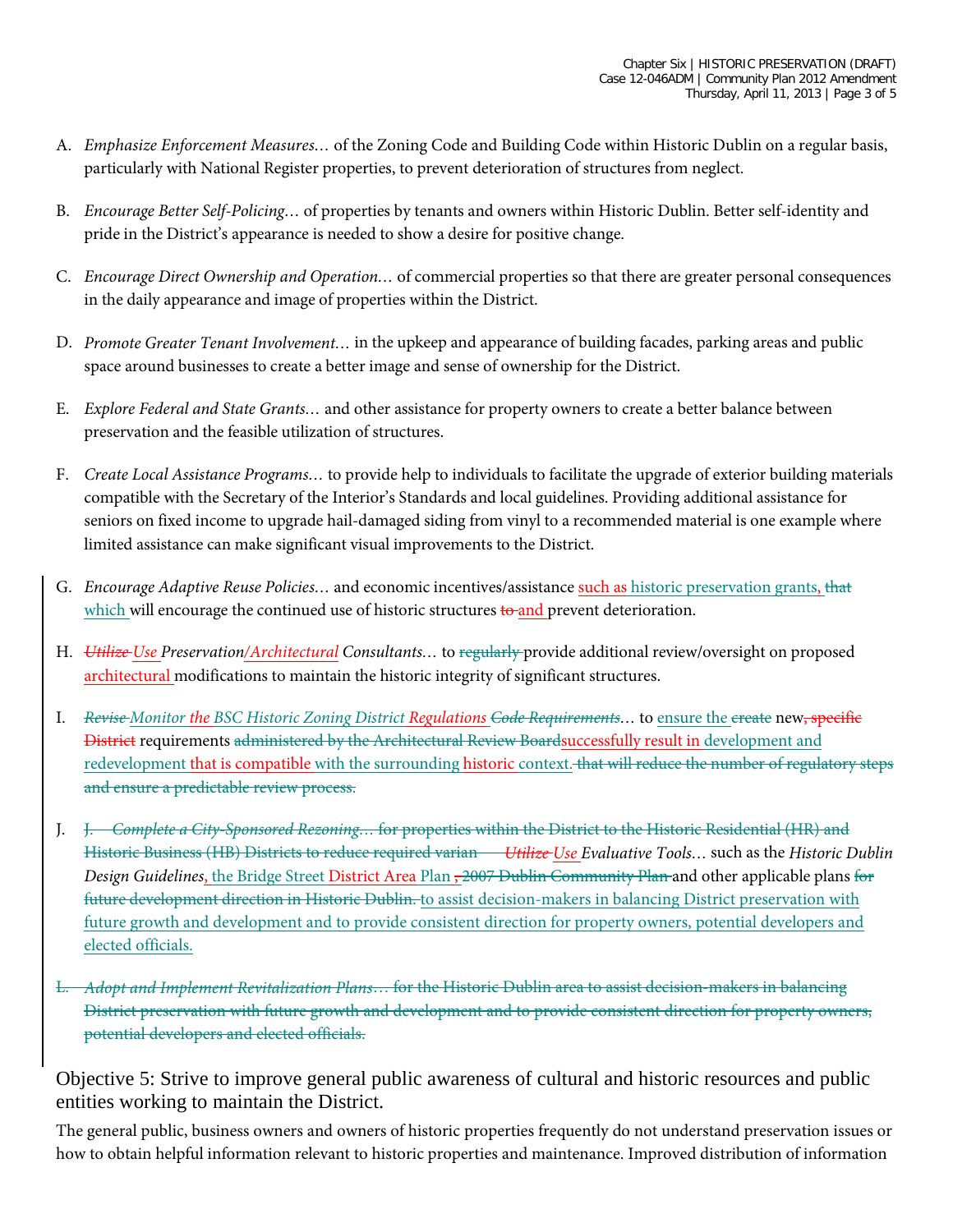and communication with the District can enhance cooperative efforts and reduce negative perceptions about the District, Architectural Review Board and the City, facilitating increased preservation efforts.

- A. *Promote Educational Campaigns…* and programs to increase the knowledge of Dublin's historic resources and utilize key public resources and organizations such as libraries, schools and civic groups as facilitators of information.
- B. *Continue Communication Campaigns….* such as quarterly newsletters, to increase knowledge of the development process, the Architectural Review Board and planning/enforcement efforts. *Improve Awareness of the Architectural Review Board*... and its role in the development process through community relations techniques as a means to reduce misinformation and negative perceptions of the Board and planning/enforcement efforts.
- C. *Increase Special Events…* in the District as a means to attract people and provide greater visibility for Historic Dublin and its businesses.
- D. *Create a Visible Location…* for the Dublin Historical Society within the District to make history and preservation a more visible topic easily accessible to residents and visitors within the District.
- E. *Encourage Public and Private Art…* within Historic Dublin as a means to provide historic information and to create ties to the past that will improve the public value of preservation efforts.

Objective 6: Emphasize the Dublin Historical Society as a vital historic resource and encourage the recording of historic information for public use.

Written history of individual historic properties and structures within the Historic District is often incomplete and makes the administration of architectural preservation programs very difficult. Significant historic information regarding the settlement and growth of Dublin is known but not clearly recorded on a site-by-site basis. Turnover in membership of the Dublin Historical Society may result in a significant loss of valuable information if not properly recorded.

- A. *Conduct Personal Interviews…* with members of the Dublin Historical Society and owners of historic properties to obtain greater information about particular structures or sites listed on the National Register and to facilitate improved decisions about architectural and site modifications within Historic Dublin.
- B. *Create Strategic Plans…* to maintain the future viability and sustainability of the Society as an active and functioning public organization. Its role in the community and overall visibility should be increased.
- C. *Establish a Preservation Record…* for individual properties/buildings through the utilization of volunteer work or a master's thesis project.
- D. *Provide Municipal Support…* for the Dublin Historical Society as an important public institution through financial and promotional support or other available means.
- E. *Encourage a More Active Society…* that can promote enhanced communication, membership drives and public service as a means to increase the organization's value to the City and its residents.
- F. *Increase Organization Visibility…* by providing a more prominent location in Historic Dublin by which the Historical Society can interact and share information with the general public.